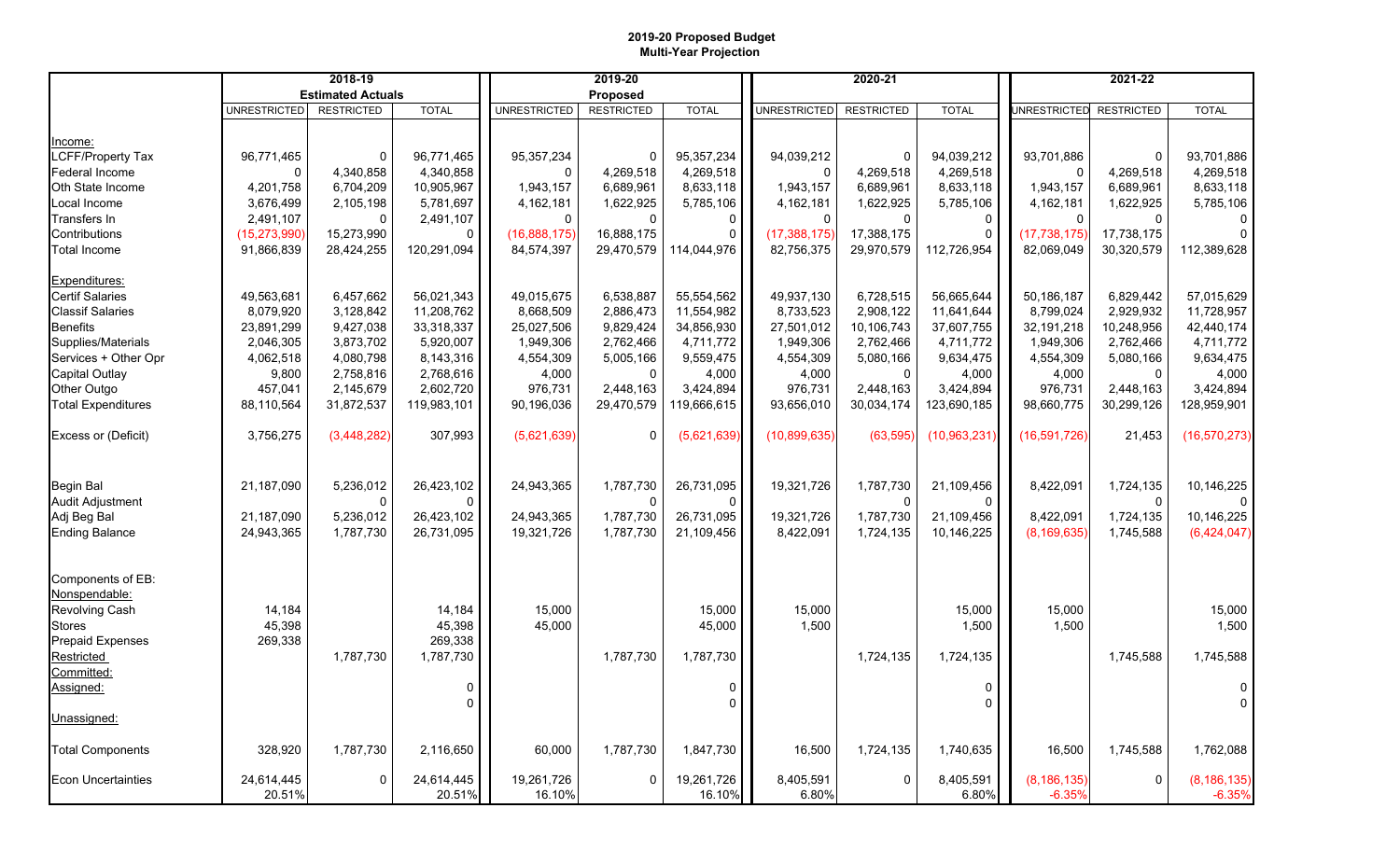## **2019-20 Proposed Budget Multi-Year Projection Assumptions**

|                             |            | 2019-20        |                          | 2020-21        |                          | 2021-22      |                          |  |
|-----------------------------|------------|----------------|--------------------------|----------------|--------------------------|--------------|--------------------------|--|
|                             |            | Unrestricted   | Restricted               | Unrestricted   | Restricted               | Unrestricted | Restricted               |  |
| Funded (Prior Year) ADA     |            | 10620          |                          | 10177          |                          | 9863         |                          |  |
| Income:                     |            |                |                          |                |                          |              |                          |  |
| <b>LCFF/Property Tax</b>    |            |                |                          |                |                          |              |                          |  |
| <b>LCFF Total</b>           |            | 95,357,234     |                          | 94,039,212     |                          | 93,701,886   |                          |  |
|                             | <b>Net</b> | L,             |                          |                |                          |              |                          |  |
|                             |            |                |                          |                |                          |              |                          |  |
|                             |            |                |                          |                |                          |              |                          |  |
| Federal Income              |            |                |                          |                |                          |              |                          |  |
| PY Categorical Carryover    |            |                |                          |                |                          |              |                          |  |
|                             |            |                |                          |                |                          |              |                          |  |
|                             | <b>Net</b> |                | $\overline{\phantom{0}}$ |                | $\overline{\phantom{0}}$ |              | -                        |  |
|                             |            |                |                          |                |                          |              |                          |  |
| Oth State Income            |            |                |                          |                |                          |              |                          |  |
|                             |            |                |                          |                |                          |              |                          |  |
|                             |            |                |                          |                |                          |              |                          |  |
|                             |            |                |                          |                |                          |              |                          |  |
|                             | <b>Net</b> |                |                          |                | $\blacksquare$           |              | $\blacksquare$           |  |
|                             |            |                |                          |                |                          |              |                          |  |
| Local Income                |            |                |                          |                |                          |              |                          |  |
|                             |            |                |                          |                |                          |              |                          |  |
|                             | <b>Net</b> | $\blacksquare$ | $\blacksquare$           | $\blacksquare$ | $\blacksquare$           |              | $\overline{\phantom{a}}$ |  |
|                             |            |                |                          |                |                          |              |                          |  |
| <b>Transfers In</b>         |            |                |                          | $\blacksquare$ | $\overline{\phantom{a}}$ |              | $\overline{\phantom{a}}$ |  |
|                             |            |                |                          |                |                          |              |                          |  |
| Contributions               |            |                |                          |                |                          |              |                          |  |
|                             |            |                |                          | (500,000)      | 500,000                  | (350,000)    | 350,000                  |  |
|                             | <b>Net</b> |                |                          | (500,000)      | 500,000                  | (350,000)    | 350,000                  |  |
|                             |            |                |                          |                |                          |              |                          |  |
| <b>Net Change to Income</b> |            |                |                          | (500, 000)     | 500,000                  | (350,000)    | 350,000                  |  |
| <b>Combined</b>             |            |                |                          |                | ٠                        |              | $\blacksquare$           |  |